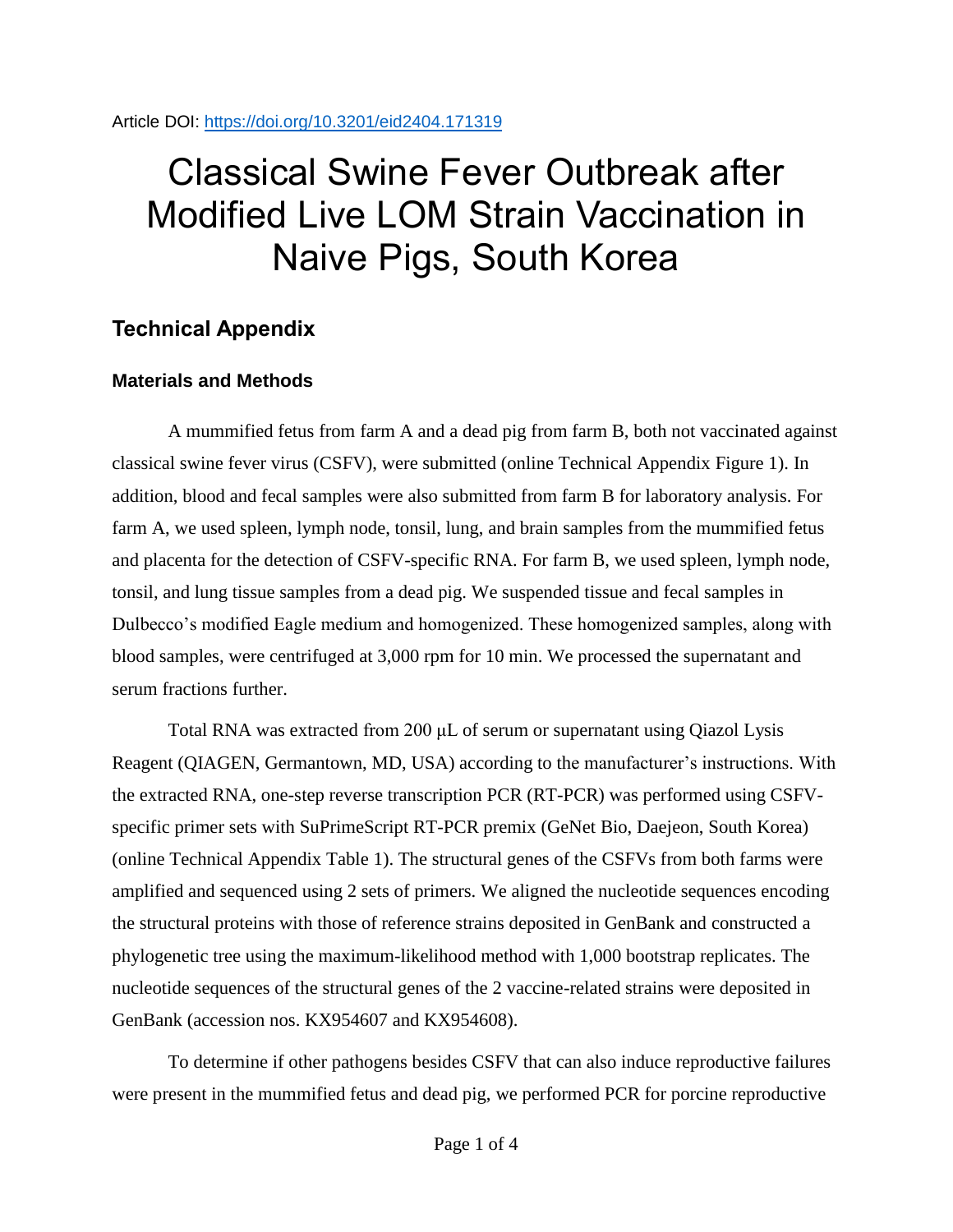and respiratory syndrome virus, porcine circovirus type 2, Aujeszky disease virus, porcine parvovirus, Japanese encephalitis virus, and encephalomyocarditis virus. In brief, viral DNA and RNA was extracted by using Viral Gene-Spin Kit (iNtRON Biotechnology Inc., Seongnam, South Korea) according to the manufacturer's instructions. To detect porcine reproductive and respiratory syndrome virus, we performed conventional RT-PCR using virus-specific primer sets and SuPrimeScript RT-PCR premix (GeNet Bio). To detect porcine circovirus type 2, we performed PCR assays using virus-specific primer sets and HS Prime Taq Premix (GeNet Bio) (online Technical Appendix Table 1). In addition, 2 commercially available kits were used to detect Aujeszky disease virus and porcine parvovirus (VDx Abortion MP PCR kit, MEDIAN Diagnostics Inc., Chuncheon, South Korea) and encephalomyocarditis virus and Japanese encephalitis virus (VDx Abortion MP RT-PCR II, MEDIAN Diagnostics Inc.).

**Technical Appendix Table 1.** Primer sequences used to detect viruses and sequence the structural genes of classical swine fever virus, Jeju Island, South Korea, 2016\*

| Purpose    | Virus            | Orientation | Sequence                             |
|------------|------------------|-------------|--------------------------------------|
| Diagnosis  | <b>CSFV</b>      | Forward     | 5'-CTA GCC ATG CCC AYA GTA GG-3'     |
|            |                  | Reverse     | 5'-CAG CTT CAR YGT TGA TTG T-3'      |
|            | <b>PRRSV</b>     | Forward     | 5'-ATG GCC AGC CAG TCA ATC A-3'      |
|            |                  | Reverse     | 5'-TCG CCC TAA TTG AAT AGG TG-3'     |
|            | PCV <sub>2</sub> | Forward     | 5'-CAC GGA TAT TGT AGT CCT GGT-3'    |
|            |                  | Reverse     | 5'-CCG CAC CTT CGG ATA TAC TGT C-3'  |
| Sequencing | CSFV-F1          | Forward     | 5'-CTA GCC ATG CCC AYA GTA GG-3'     |
|            |                  | Reverse     | 5'-CCG GGG TGC AGT TGT TWG T-3'      |
|            | CSFV-F2          | Forward     | 5'-TGC CTA TGC CCT ATC ACC TTA-3'    |
|            |                  | Reverse     | 5'-CTA ACA GTG CTA CTA CTA CCA AG-3' |

\*CSFV, classical swine fever virus; PCV2, porcine circovirus type 2; PRRSV, porcine reproductive and respiratory syndrome virus.

**Technical Appendix Table 2.** Differences in amino acids between LOM strain and 2 viruses identified in field samples, Jeju Island, South Korea, 2016

| Amino acid position |    |           |     |     |      |          |          |     |        |                      |        |        |               |
|---------------------|----|-----------|-----|-----|------|----------|----------|-----|--------|----------------------|--------|--------|---------------|
| Virus               | 57 | 143       | 311 | 352 | 386* | 476      | 539      | 581 | 584    | 870*                 | $871*$ | 933    | Accession no. |
| <b>LOM</b>          |    | -         |     |     |      |          |          | ບ   | ⊢<br>- |                      | W      | ◡      | EU789580      |
| JJ-1601             |    | -         |     |     |      |          |          | ບ   |        |                      | -      | N      | KX954607      |
| JJ-1602             |    |           | н   | н   |      |          |          |     | ⊢      |                      |        |        | KX954608      |
| $A = 0$<br>.        |    | $\cdot$ . | . . |     |      | $\cdots$ | $\cdots$ |     |        | $\sim$ $\sim$ $\sim$ |        | $\sim$ |               |

**\***These mutations were identical to those of vaccine strains bottled in all 5 commercial vaccines (Y.S. Lyoo, unpub. data).

|           | Technical Appendix Table 3. Farms with pigs infected with LOM strain, Jeju Island, South Korea, 2014–2017* |  |
|-----------|------------------------------------------------------------------------------------------------------------|--|
| Farm type | 2014 2015 2016 2017                                                                                        |  |

| ι απιτιγρο                       |    |    | LUIT LUIU LUIU LUII |    |
|----------------------------------|----|----|---------------------|----|
| Newly infected                   |    |    |                     |    |
| Accidental introduction          | 19 |    |                     |    |
| LOM confirmed                    | 1  | 16 | 20                  | 18 |
| Serology                         |    | 6  | 6                   |    |
| Repeated detection from previous |    | 3  | 13                  | NΑ |
| year                             |    |    |                     |    |
| Total                            | 20 | 25 | 39                  | 18 |
| *NA, not available.              |    |    |                     |    |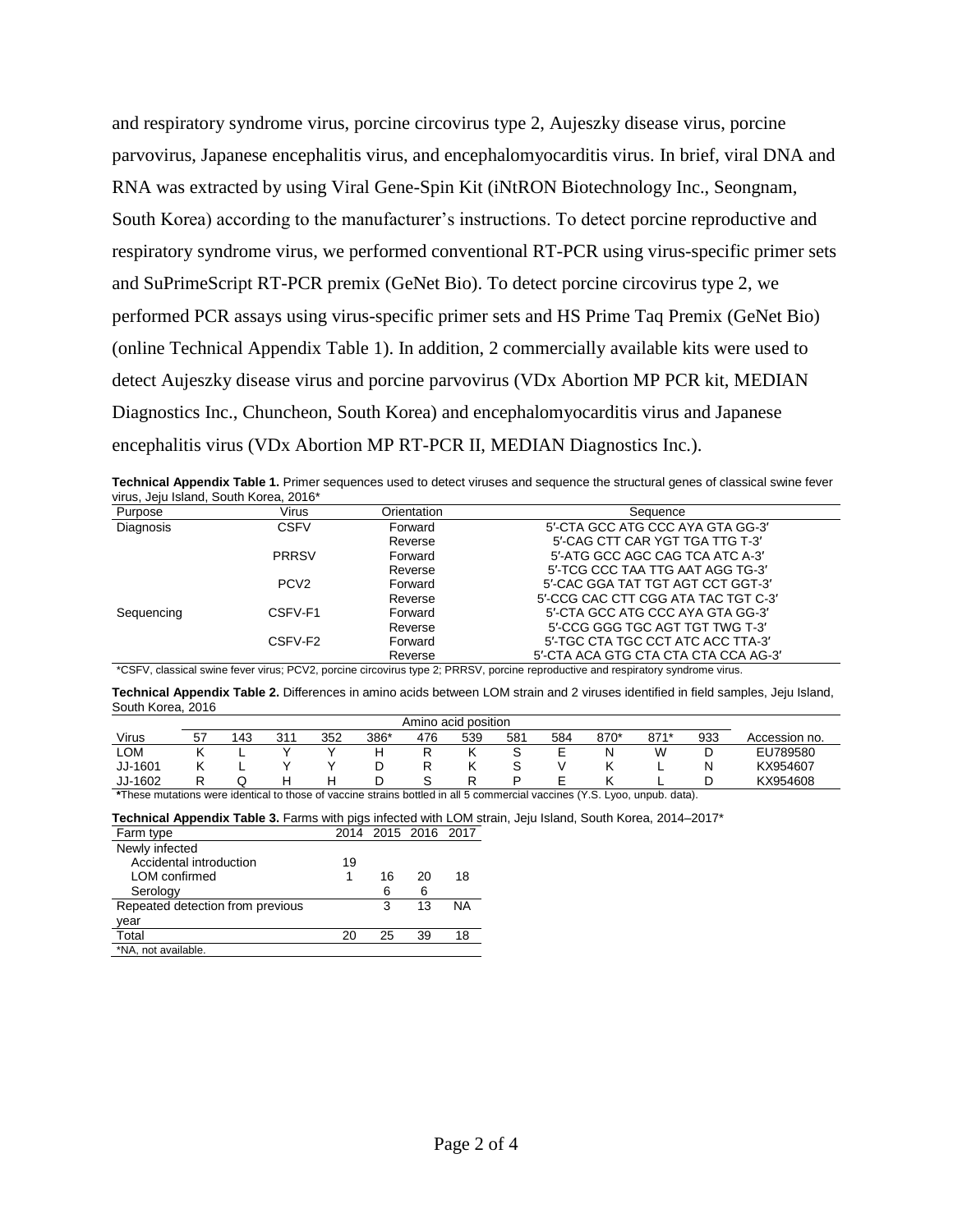

**Technical Appendix Figure 1.** Geographic location of mainland and Jeju Island of South Korea. A) Jeju Island is 80-km away from the South Korea mainland at the closest. Although 2 classical swine fever outbreaks caused by field strains occurred in domestic pig farms on the South Korea mainland, Jeju Island had maintained CSFV-free status without vaccination for over a decade. Lower and upper dots indicate classical swine fever outbreaks in 2014 and 2016. B) Geographic location of farms A and B (black dots; 5 km apart) on Jeju Island.